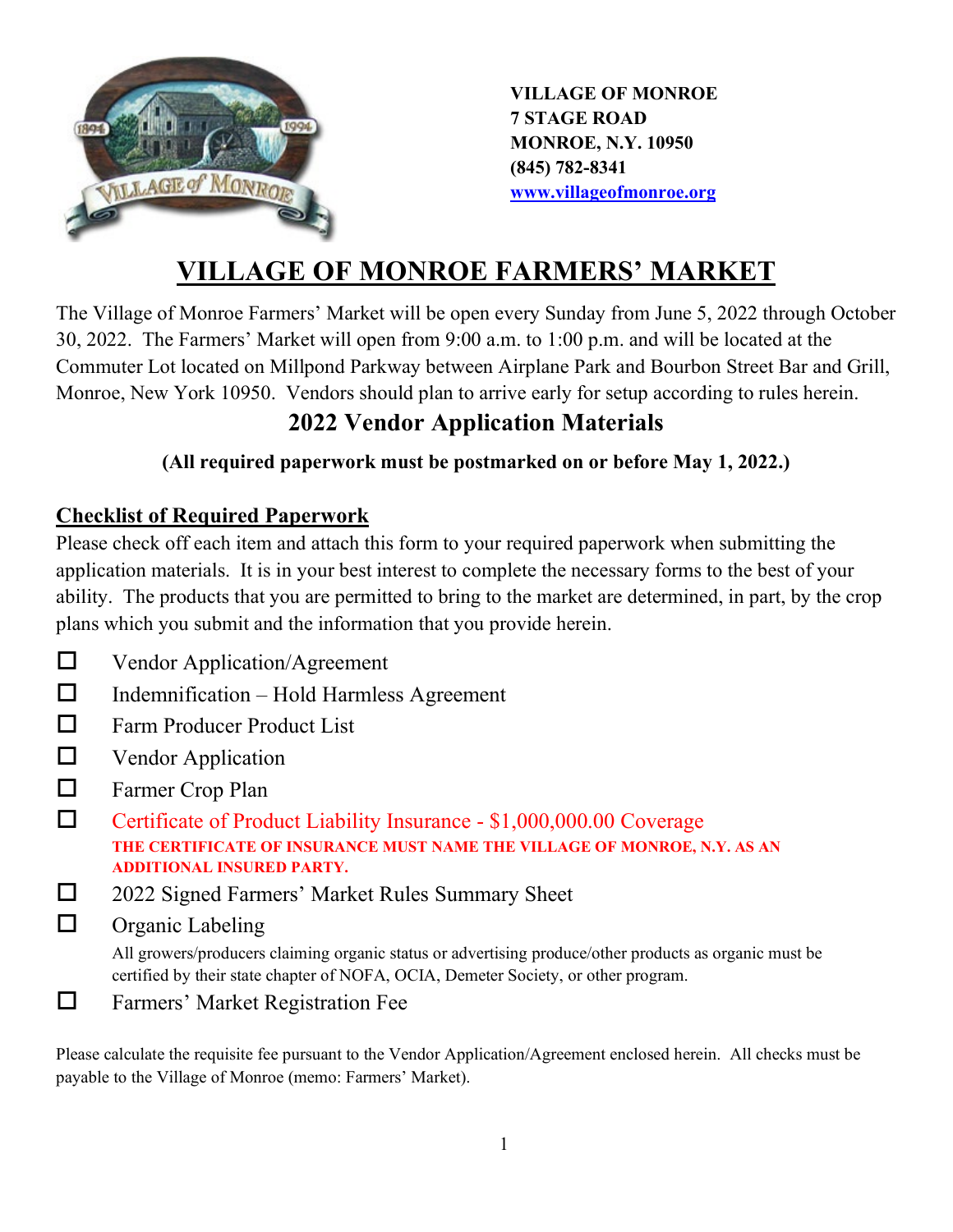## **VENDOR APPLICATION/AGREEMENT – TENTS**

| Name:                                  |                                |        |                                         |       |  |
|----------------------------------------|--------------------------------|--------|-----------------------------------------|-------|--|
|                                        | (First, Last, Middle)          |        |                                         |       |  |
| Address:                               |                                |        |                                         |       |  |
|                                        | (Street)                       | (City) | (State)                                 | (Zip) |  |
|                                        | Farm/Business Name:            |        |                                         |       |  |
| Farm Address:                          |                                |        |                                         |       |  |
|                                        | (Street)                       | (City) | (State)                                 | (Zip) |  |
| Phone/Fax:                             |                                |        |                                         |       |  |
|                                        | (Work)                         | (Cell) |                                         | (Fax) |  |
| E-Mail:                                |                                |        |                                         |       |  |
| Website Address:                       |                                |        |                                         |       |  |
| Vehicle Information:                   |                                |        |                                         |       |  |
|                                        | Description: (Year/Make/Model) |        | License Plate No. and State of Issuance |       |  |
| Primary Contacts:                      |                                |        |                                         |       |  |
|                                        | (Billing)                      |        | (On-Site)                               |       |  |
| <b>2022 SUNDAY MARKET SEASON DATES</b> |                                |        |                                         |       |  |

Sundays, June 5, 2022 – October 30, 2022 Farmers' Market runs 22 weeks.

### **ANNUAL VENDOR FEES**

10' x 10' Space: \$200.00 (1+ Tent)

## **PLEASE RETURN THIS SIGNED FORM WITH COMPLETED CHECKLIST, REGISTRATION FEE, CERTIFICATE OF INSURANCE, INDEMNIFICATION/HOLD HARMLESS AGREEMENT, FARM PROFILE AND CROP PLAN TO:**Village of Monroe, 7 Stage Road, Monroe, NY 10950 **ANNUAL VENDOR FEES AND ALL APPLICATION MATERIALS DUE BY MAY 1, 2022** Payment Policy: **Annual Payment is expected by May 1, 2022** .

Added tents will be added to the following month's invoice. Please make checks payable to: Village of Monroe (memo: Farmers' Market)

Authorized Signature Date Print Name Date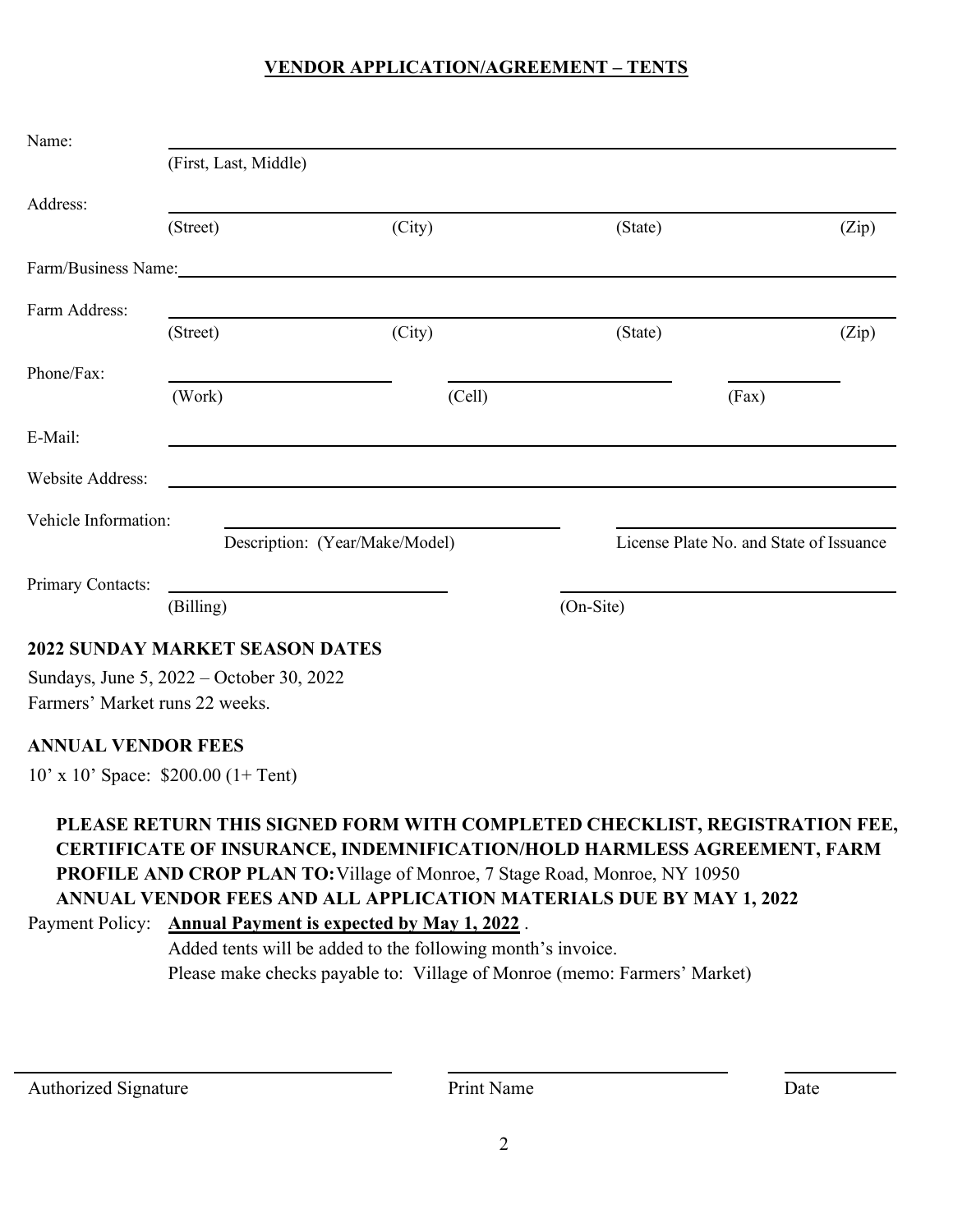## **VENDOR APPLICATION/AGREEMENT – TABLES**

| Name:                   |                                |        |                                         |       |  |  |
|-------------------------|--------------------------------|--------|-----------------------------------------|-------|--|--|
|                         | (First, Last, Middle)          |        |                                         |       |  |  |
| Address:                |                                |        |                                         |       |  |  |
|                         | (Street)                       | (City) | (State)                                 | (Zip) |  |  |
| Farm/Business Name:     |                                |        |                                         |       |  |  |
|                         |                                |        |                                         |       |  |  |
|                         | (Street)                       | (City) | (State)                                 | (Zip) |  |  |
| Phone/Fax:              |                                |        |                                         |       |  |  |
|                         | (Work)                         | (Cell) |                                         | (Fax) |  |  |
| E-Mail:                 |                                |        |                                         |       |  |  |
| <b>Website Address:</b> |                                |        |                                         |       |  |  |
| Vehicle Information:    |                                |        |                                         |       |  |  |
|                         | Description: (Year/Make/Model) |        | License Plate No. and State of Issuance |       |  |  |
| Primary Contacts:       |                                |        |                                         |       |  |  |
|                         | (Billing)                      |        | (On-Site)                               |       |  |  |

## **2022 SUNDAY MARKET SEASON DATES**

Sundays, June 5, 2022 – October 30, 2022 Farmers' Market runs 22 weeks. **VENDOR FEES** 10' X 10' Space: Full Season \$200.00 (1+ Tent)

## **PLEASE RETURN THIS SIGNED FORM WITH COMPLETED CHECKLIST, REGISTRATION FEE, CERTIFICATE OF INSURANCE, INDEMNIFICATION / HOLD HARMLESS AGREEMENT, FARM PROFILE AND CROP PLAN TO: Village of Monroe, 7 Stage Road, Monroe, NY 10950 ANNUAL VENDOR FEES AND ALL APPLICATION MATERIALS DUE BY May 1, 2022**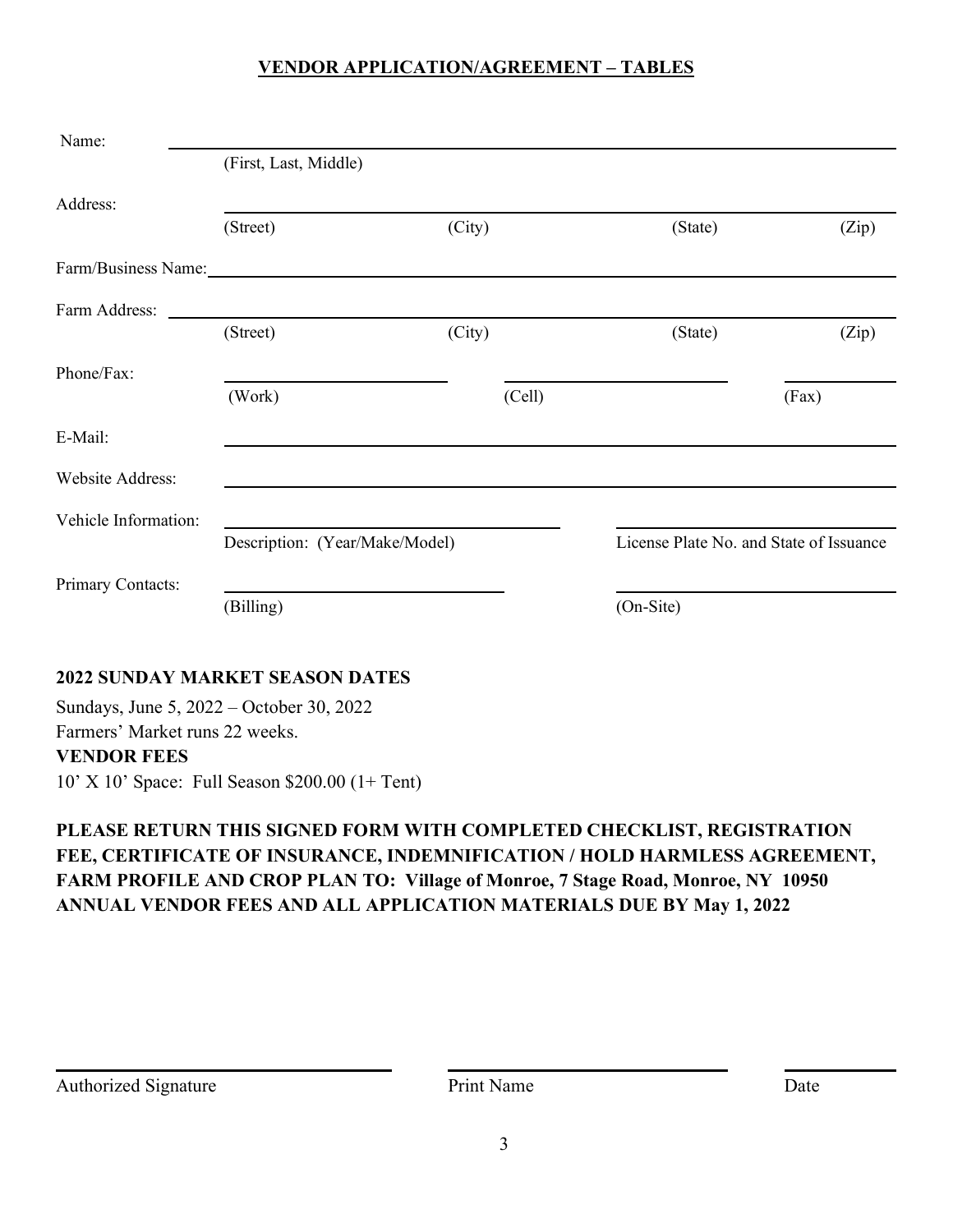## **INDEMNIFICATION AND HOLD HARMLESS AGREEMENT**

| Name:         |                       |        |         |       |
|---------------|-----------------------|--------|---------|-------|
|               | (First, Last, Middle) |        |         |       |
| Address:      |                       |        |         |       |
|               | (Street)              | (City) | (State) | (Zip) |
| Farm Name:    |                       |        |         |       |
| Farm Address: |                       |        |         |       |
|               | (Street)              | (City) | (State) | (Zip) |
| Phone:        |                       |        |         |       |
|               | (Work)                |        | (Cell)  |       |

I/we, the undersigned, have read the Market Rules and Regulations of the Village of Monroe Farmers' Market and do agree to abide by all of these rules and regulations.

I/we, the undersigned, understand that there is no guarantee of my presence at the Village of Monroe Farmers' Market or the approval of my complete product list.

I/we, the undersigned, agree to operate my booth in accordance with the rules as outlined in the Market Rules and Regulations and to pay all applicable fees and donations as set forth in such rules and regulations. I do understand that the tent/table fees, length of season and hours of operation are determined by the Village of Monroe Farmers' Market management, and even if I do not agree with them, I will abide by them.

I/we, the undersigned, understand that the failure to comply with any of the above may result in dismissal and/or removal, from the market, cancellation of the Vendor Application/Agreement, with no refund of market fees.

I/we, the undersigned, certify that I am the responsible person and he/she is authorized to execute this document on behalf of the above farm or business and accept legal process on behalf of the same.

**I/we, the undersigned, also agree to SAVE, HOLD HARMLESS AND INDEMNIFY the Village of Monroe, the Village of Monroe Farmers' Market, all building owners and tenants, sponsors and their members/agents/employees, visitors to the market and patrons from and against all liability, damage, expense, cause of action, suits, claims, penalties and/or judgments arising from injury to any person or property caused, in whole or in part, by any product or service purchased from or provided by me, or as a result of any negligent action on my part arising out of or in connection with the Village of Monroe Farmers' Market.**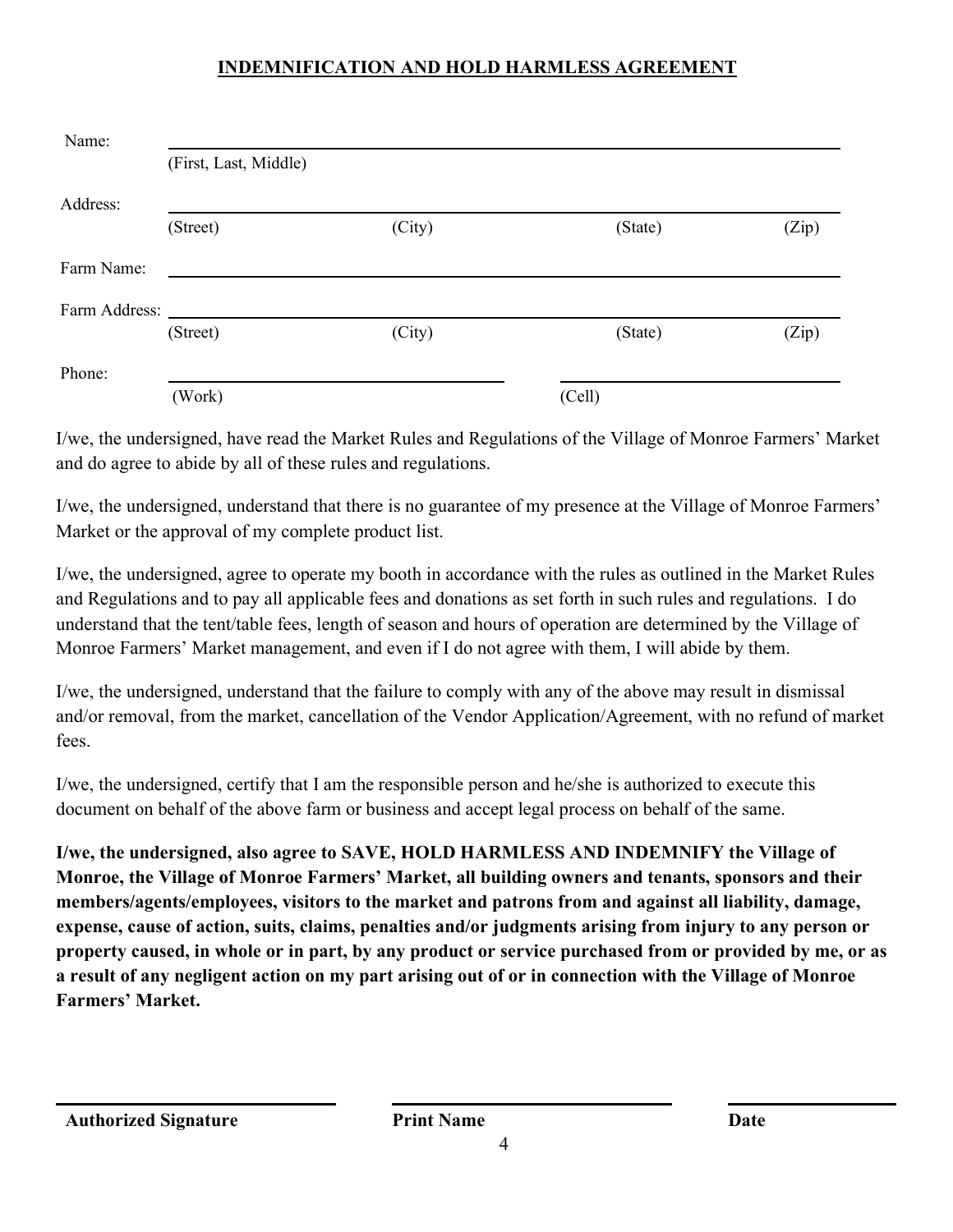## **FARM PRODUCER PRODUCT LIST**

| Name:          |                       |        |         |       |
|----------------|-----------------------|--------|---------|-------|
|                | (First, Last, Middle) |        |         |       |
| Address:       |                       |        |         |       |
|                | (Street)              | (City) | (State) | (Zip) |
| Farm Name:     |                       |        |         |       |
| Farm Address:  |                       |        |         |       |
|                | (Street)              | (City) | (State) | (Zip) |
| Phone:         |                       |        |         |       |
|                | (Work)                | (Cell) | (Fax)   |       |
| Product Space: |                       |        |         |       |
|                | (Square Footage)      |        |         |       |

*I am a bona fide processor of specialty food products and plan to make the products listed below in my own facility or one leased by me. I agree to abide by the Market Rules and Regulations and understand that violation of the rules may result in suspension and/or loss of my privilege to sell at this market.*

*I understand that a market representative may verify the information provided by visiting my facility and/or requesting other evidence of my bona fide food processor status. I agree to inform the market of any changes in production or marketing that affect the accuracy of the information provided.*

Authorized Signature Print Name Date

## **PRODUCT LIST**

(Please be as detailed as possible.)

**VENDORS MUST SUBMIT PROOF OF 2022 CERTIFICATION FROM HEALTH DEPARTMENT**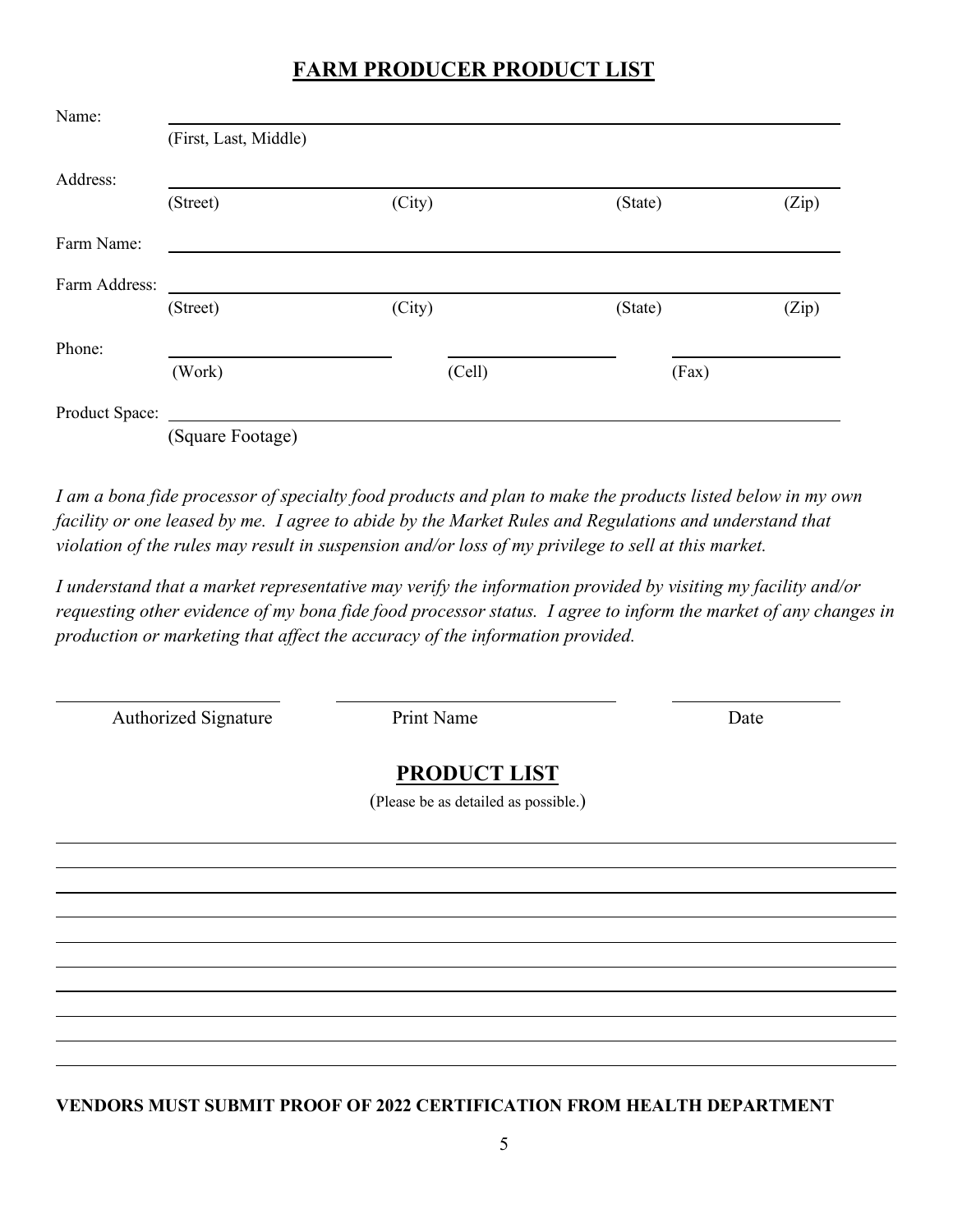## **PRODUCT LIST (cont'd)**

## I am selling:

 $\square$  Vegetables from my farm  $\Box$  Vegetables from a NY State or neighboring state farm  $\Box$  Fruits from my farm  $\Box$  Fruits from a NY state farm or neighboring state farm.  $\square$  Plants from my farm/garden center/nursery Growers License No.: Sales Tax No.:  $\Box$  Fresh or dried cut flowers from farm/garden center/nursery Growers License No.: Sales Tax No.: I am selling:  $\Box$  Wine from my vineyard

Farm Winery Permit No.: Sales Tax No.:  $\Box$  Cider/Fruit Juice/Pasteurized from my orchard/farm

20C License No.:

 $\Box$  Beer from my brewery

Farm Brewery Permit No.: Sales Tax No.:

## I am selling:

 $\Box$  Honey/Maple products from my farm

20C License No.: (if not single ingredient)

 $\Box$  Honey/Maple products from a NY state farm (30% limit)

20C License No.: \_\_\_\_\_\_\_\_\_\_\_ (if not single ingredient)

I am selling:

□ USDA inspected meat from my farm

Facility where Processed:

 $\square$  Poultry from my farm that is processed on my farm

 $\square$  Poultry/Rabbits from my farm that are processed in a 5A facility

Authorized Signature Print Name Date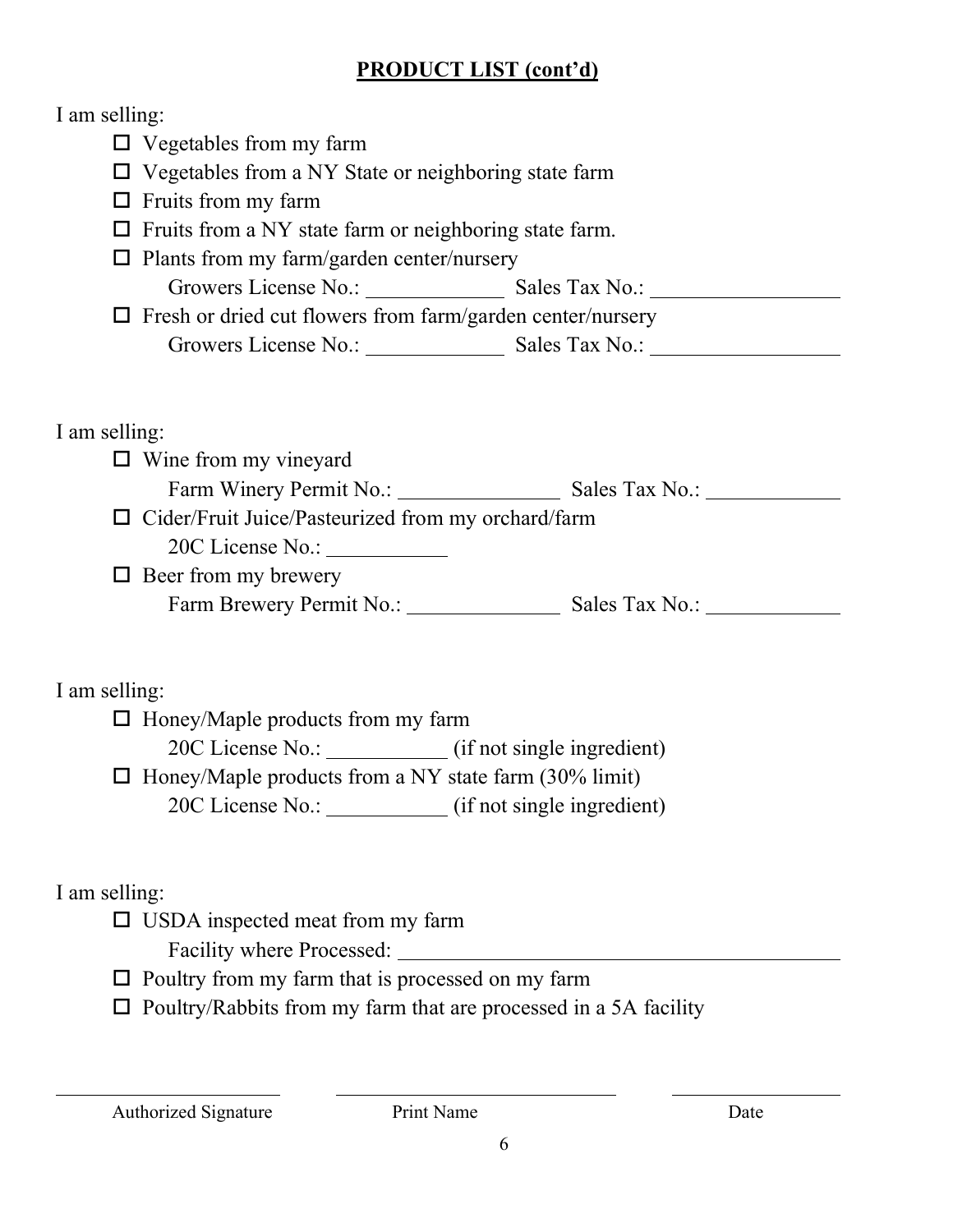## **VILLAGE OF MONROE FARMERS' MARKET**

## **Market Rules and Regulations Summary Sheet**

In an effort to promote the Farmers' Market as a whole to the community of the Village of Monroe and surrounding communities, all members of the Village of Monroe Farmers' Market will behave toward Market customers, members, staff and volunteers in a professional manner which fosters a sense of Market community, camaraderie and a spirit of cooperative involvement.

## **PLEASE SIGN WHERE INDICATED ON PAGE 6 OF THIS SUMMARY SHEET AND RETURN THE SAME WITH YOUR APPLICATION MATERIALS. PLEASE KEEP A COPY FOR YOUR RECORDS.**

- **1. Annual Stall Assignments for Vendors**: The Market Manager will make all stall assignments. Your space is assigned to you for the season and it is non-transferable. Space fee prepayment is available as indicated on the Registration Form. Space fee prepayment will guarantee you the same stall location weekly, but vendors must adhere to the Punctuality Policy below (see Item No. 6). The stall fee is non-refundable and the vendor forfeits the fee if not at the Market for any reason (other than acts of God or war).
- **2. Guest Stall Assignments**: Guest vendors who have not appeared at our Market before will, from time to time, at the discretion of the Market Manager, be allowed to test our Market with their product no more than two times during a given season. The Guest Fee is \$25.00 per appearance.
- **3. Applications**. Applications will be reviewed, and vendors will be selected, by Market Management. You will be notified of your acceptance by May 16, 2022. If you are not accepted at the Market, your Registration Fee will be refunded.
- **4. Weather**. The Market is held rain or shine.
- **5. Certificate of Insurance**. The Certificate of Insurance must include the Village of Monroe and the Village of Monroe Farmers' Market as additional insured parties.
- **6. Payment**. Checks are to be made payable to the Village of Monroe (memo: Farmers' Market). Cash will not be accepted. Vendors whom are behind in payment will not be allowed to set up for sale until payment in full is received. There are **no refunds for "no shows".** You will be allowed one absence per season.
- **7. Opening.** The Market opens at 9:00am. All vendors must be set up and ready to do business by 8:45am. Set up begins at 7:30am for your convenience.
- **8. Punctuality Policy:** If you arrive at 8:15am to set up, you will be considered late. If you are no onsite setting up by 8:00am, the Market Manager will charge you a **\$15.00 late fee** and your booth placement will be in jeopardy for that week and the following week. The Market Manager reserves the right to move your booth if you are late.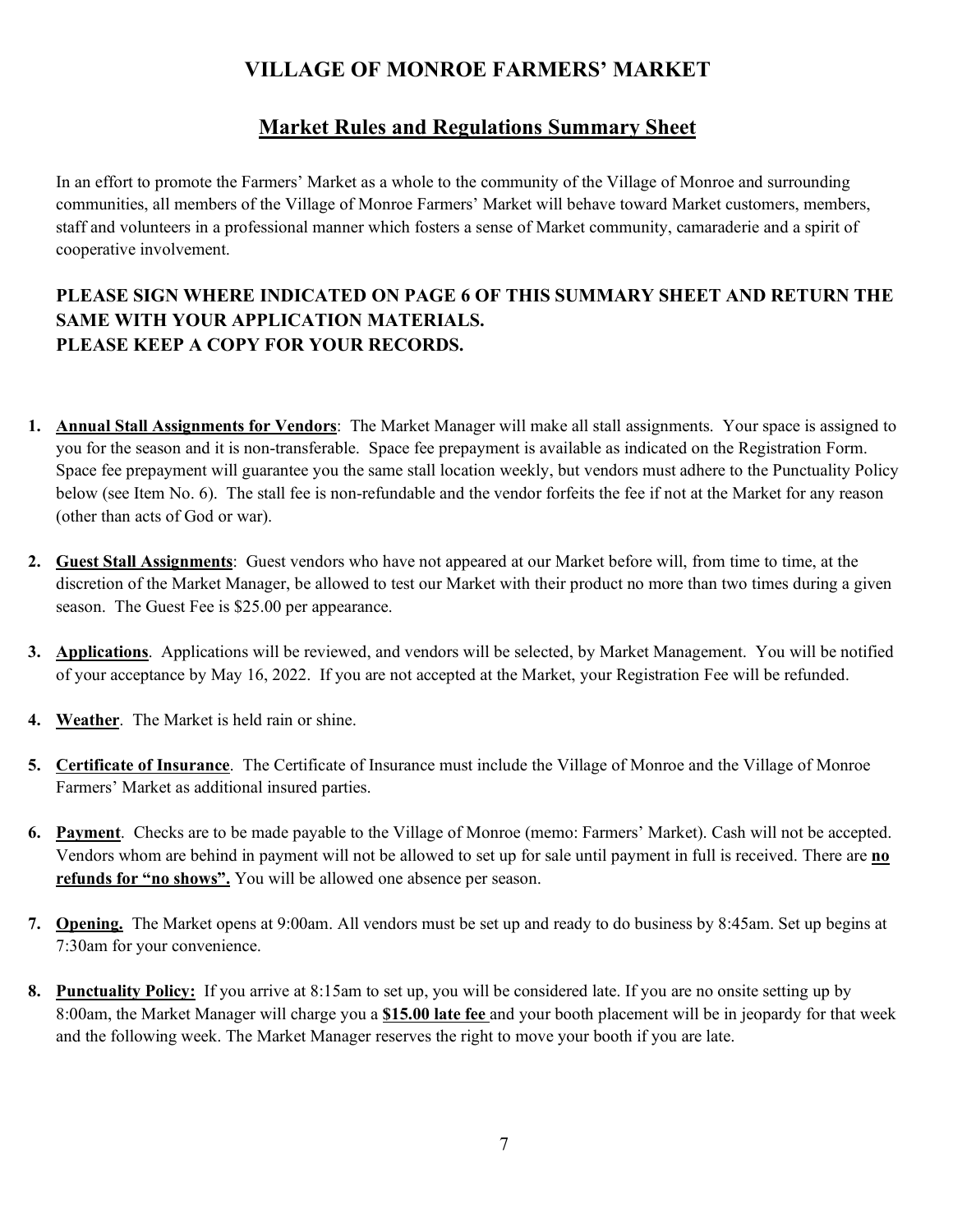- **9. Dismantle and Departure:** The Market closes at 1:00pm. Vendors are required to stay until the Market closes, unless they receive permission to depart early by the Market Manager. Early departures **must be** coordinated with the Market Manager.
- **a.** Stall assignments must be swept clean and any refuse must be removed at the end of each market.
- **b.** Failure to clean your area will result in a **\$15.00 fine**.
- **10. Abandonment Policy:** Vendor must contact the market manager twenty-four hours prior to market if the vendor does not plan to attend the market for a specific week. If the market manager doesn't hear form the vendor for three consecutive weeks the Village of Monroe Farmers' Market will drop the vendor from the market as a detriment to the market life.
- **11. Products for Sale**. Please sell products that you have grown and/or made, and which have been cleared with us prior to the start of the season. Food producers must complete and return the Food Producer Product List. If you plan to add additional items, you must request so in writing (this also applies to samples). If you sell something that originates from another farm/location, such items must be approved by Market Management and labeled.
- **12. Crop Plan and Farm Profile**. All vendors are required to provide their Crop Plan stating what is grown by them, acreage or row. This information is required by the New York State Farmers' Market Federation. The WIC Farm Market Coupon Program (FMCP) also requires this information for our Market to participate.
- **13. Pre-packed Items**. All pre-packaged items must be labeled. Such label must include the name and address of the seller, as well as the weight and list of ingredients.
- **14. Smoking**. Smoking is not permitted at, in or near your booth or any other vendor's booth.
- **15. Samples**. Distributing samples must be cleared with the Market Manager first. The Health Department will enforce their standards. Please replenish ice throughout the day. Do not ask the Market Manager to make an ice run for you. You must anticipate your needs and bring enough ice for the day. If you display or offer samples from your booth, they must be kept cool. **Keep all knives safely out of sight and out of reach of customers and children.**
- **16. Packaging**. The Farmers' Market asks that you use paper and cardboard packing if at all possible. Please use as few plastic bags as possible.
- **17. Laws**. All vendors must comply with all applicable laws.
- **18. WIC Program**. All W.I.C. coupons can only be used to purchase fruits and vegetables.
- **19. Market Manager**. The Market Manager will be onsite from 7:00am until 1:30pm. The Market Manager will coordinate all of the activities of the weekly functioning of the Market and implement market policies including oversight of setup and cleanup, daily assignments, collection of fees, vendor compliance with Farmers' Market policies, etc. The Market Manager has complete authority to interpret and implement market policy on site. The Market Manager is not an employee for vendors and should not be used to help manage your individual booth. The Market manager will do the best that he/she can to accommodate your needs and help to make this a successful market for you.
- **20. Alteration of Rules**. From time to time, the Market Rules and Regulations may be amended as necessary.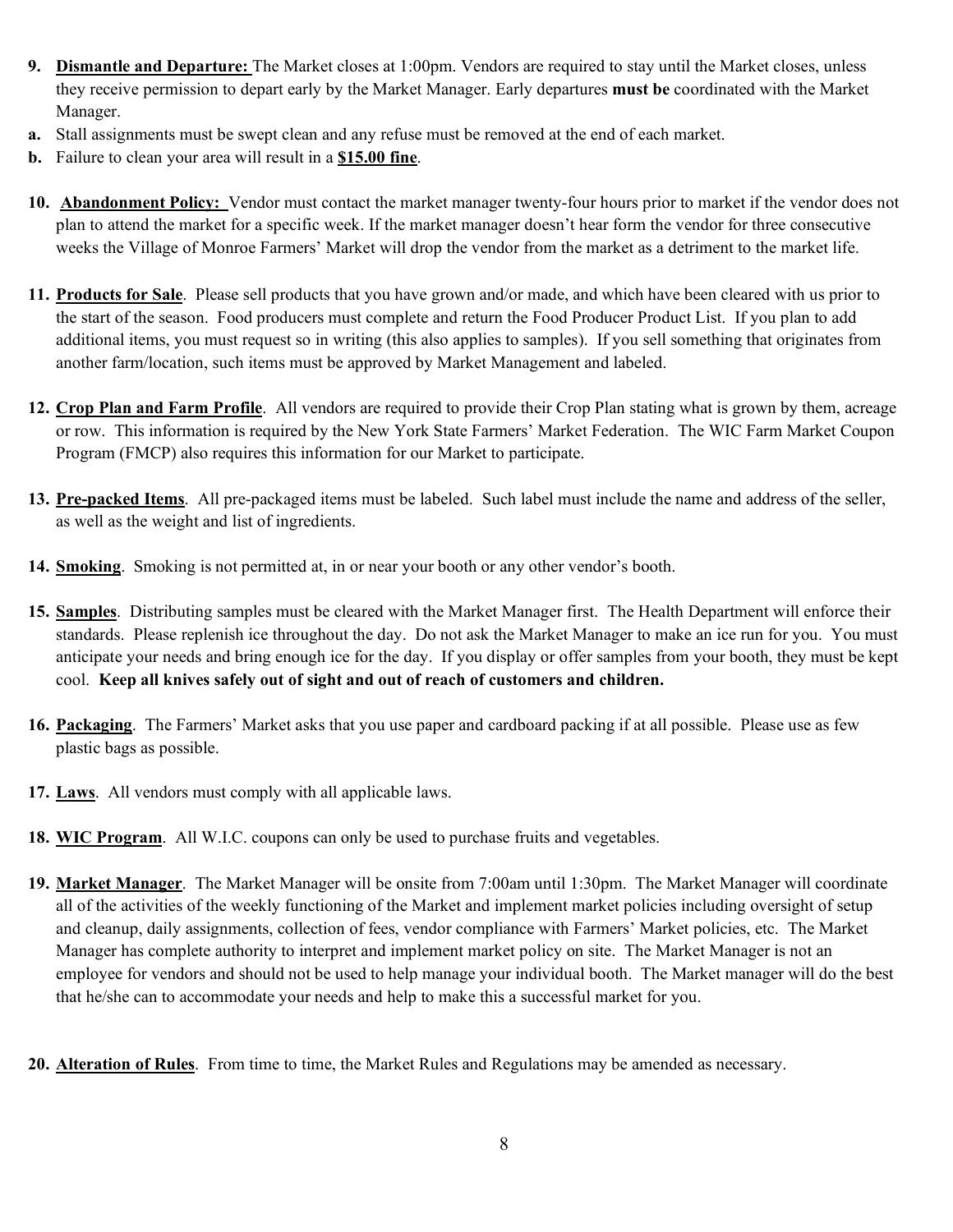- **21. Health Practices**. All vendors must adhere to sanitary procedures as outlined by the Orange County Health Department. Any vendor found selling contaminated foodstuffs or produce, or selling in the Market without proper health precautions, shall be suspended from participating in the Farmers' Market until satisfactory clearance has been obtained from the Orange County Health Department and the Market Manager. All vendors must dress appropriately (shoes and shirts are required). **No dogs are allowed in vendor stalls.**
- **22. Display of Merchandise**. Please plan to provide your own canopies, temporary tables and chairs, side coverings for hot sun or rain, signage, menus, business cards, etc. for display of merchandise. Please bring a drip oil pan, or protection of some sort, each week if you are a vendor whose vehicle is onsite, or if you serve food or cook in any manner. No oil of any type is to get on the grounds. Any clean-up costs incurred by the Market will be billed to the vendor.

#### **OTHER REQUIREMENTS**

- Vendors must grow or produce at least 80% of what they sell at the Market.
- Vendors may bring 20% of outside products to supplement what is not grown by the farmer.
- Items purchased for the Market must be from neighboring farms and **not** from wholesale markets. The name of the farm where the item was purchased must appear on the Crop Plan.
- Farmers must display a sign at their booth stating the name and location of their farm and items purchased from other farms. This will inform the customers of what you grow and what you have purchased.
- Vendors are required to have their scales certified by the NYS Department of Weights and Measurements.
- All pre-packed goods must be labeled. The label must include the name and address of the seller, weight and a full list of ingredients.
- If All prices must be in full view of consumer. Items may be sold by pound, box or single item, but these distinctions must appear on your price labels.
- You are required to provide accurate information about your crops and the pesticides that you use.
- Food handlers must be personally clean and follow sanitary practices in handling food. Food and ingredients must be free of adulterants. Any food which requires refrigeration must be stored at temperatures according the Health Department, Department of Agriculture and Market Rules and Regulations. All utensils, containers and equipment shall be clean and in good condition. Health Certificates are required and must be displayed for food services.
- Pets are not permitted in areas where food is handled. Violation of this rule could lead to revoked vendor application and permit to sell.

### **FRUITS AND VEGETABLES**

- 1. Produce offered for sale must be grown, harvested and cared post-harvest by the vendor so as to assure the customers of fresh produce.
- 2. Overripe fruit which is useful for processing (e.g. sauces tomatoes) must be labeled as such. The Market Manager may require the vendor to remove any low quality items.
- 3. Bulk displays of unpackaged fresh fruit and vegetables are not subject to grading, packaging and labeling requirements.
- 4. Closed packages of fresh produce (including honey, cider and maple syrup) require:
- Name of the product
- Name and address of producer
- Declaration of quantity
- Declaration of quality is required for the following products when packaged:
	- i. Apples (variety, grade, "NY" or "New York" label)
	- ii. Apple Cider (regardless of pasteurization)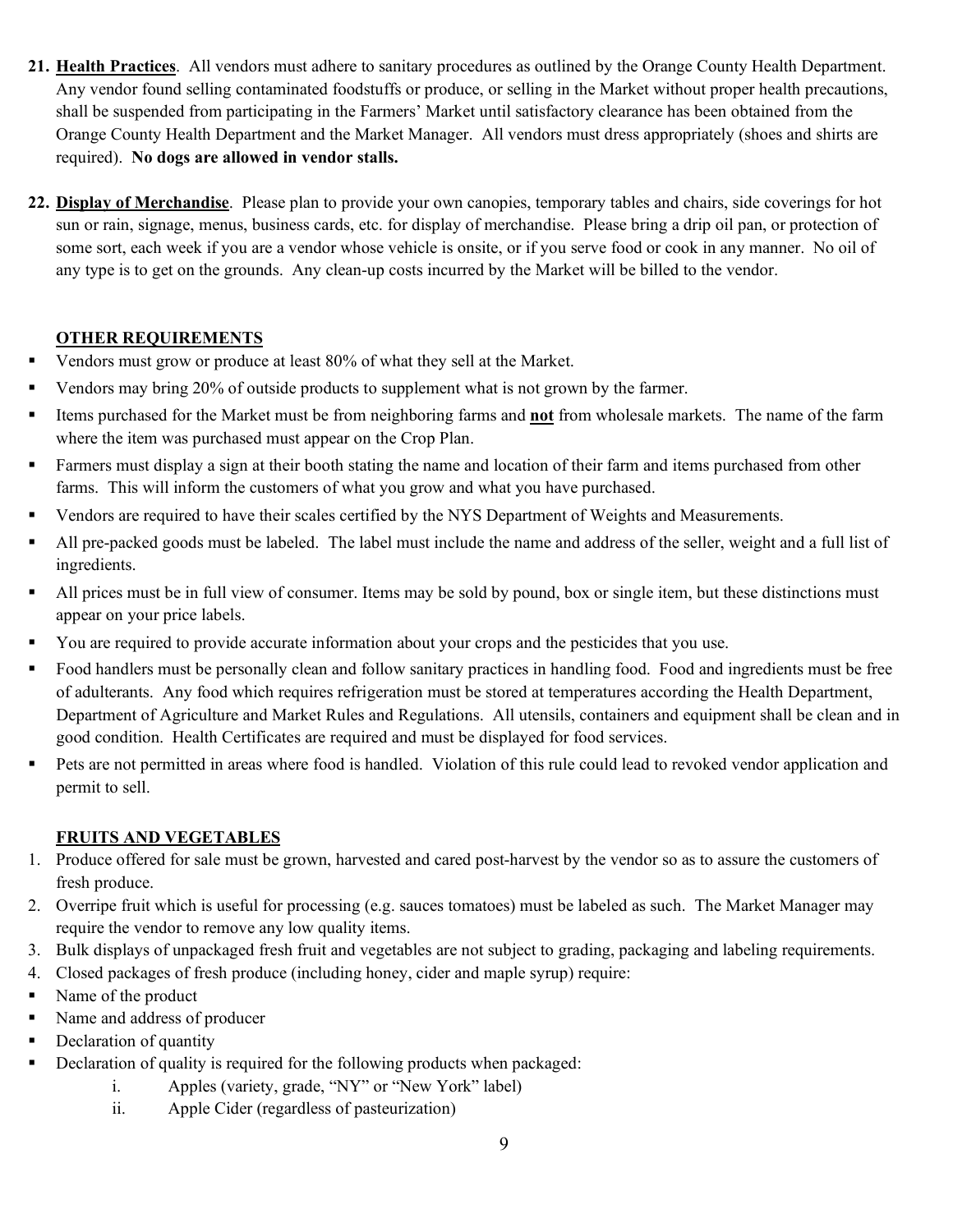- iii. Grapes (grade marked unclassified)
- iv. Lettuce (cull lettuce must be designated as such)
- v. Maple Syrup (grade)
- vi. Onions (grade if advertising price)
- vii. Potatoes (grade)

#### **DRINKS**

- 1. Fruit juice, cider, milk and homemade herbal teas (herbs grown by the farmer) may be sold by the cup.
- 2. No soda may be sold at the Market.
- 3. No commercial teas and coffees may be sold, except by approval of the Market Manager.

### **CIDERS AND FRUIT JUICES**

- 1. Ciders and fruit juices may be sold only by growers of the fruit.
- 2. The fruit may be pressed off-farm (in that event, you must provide the name and address of the mill).
- 3. At least 60% of the fruit in your juice must come from the fruit of your farm (up to 40% may come from another farm within the market region).
- 4. No concentrate juices or ciders are allowed.
- 5. Apple cider manufacturers are required to hold a Food Establishment Article 20C License.

## **DRIED FRUIT**

Dried fruit shall be only fruit grown and dried by you.

#### **WINE AND BEER**

- 1. Wine and beer may be sold by the bottle or case by the producing vineyard/brewery.
- 2. The vineyard/brewery must have the requisite permit/license to sell at farmers' markets.
- 3. To offer samples, the vineyard/brewery must have a permit/license to offer samples and this permit/license must be attached to your registration form.

### **HONEY AND BEE PRODUCTS**

- 1. Beeswax candles, propolis and royal jelly extracted and bottled by you from your own hives within the applicable 60-mile region may be sold at the Market.
- 2. Bee pollen and added fruit in honey spread products must be harvested in this region. **JAMS, JELLIES AND PRESERVES**
- 1. These items must be prepared by you from fresh produce and 90% of the fruits or vegetables must be from the region.
- 2. Fruits or vegetables not from this area may be purchased fresh only and many constitute up to 10% of your display.

### **GRAIN PRODUCTS**

- 1. Grain products include pancake mix, granola, pasta and other grain products from grain grown by you.
- 2. Grain products may be processed off farm, provided that only your grain is used to manufacture these products.

### **BAKED GOODS**

- 1. Baked goods must be freshly baked and prepared from scratch.
- 2. No commercially prepared dough mixes, crusts and shells for filling are allowed.
- 3. Fruits and vegetables used in baked goods must come from regional farmers when available. No commercially canned or frozen fruits/vegetables may be used.
- 4. Produce not grown in this area may be purchased fresh or dried, but may not exceed 10% of your display.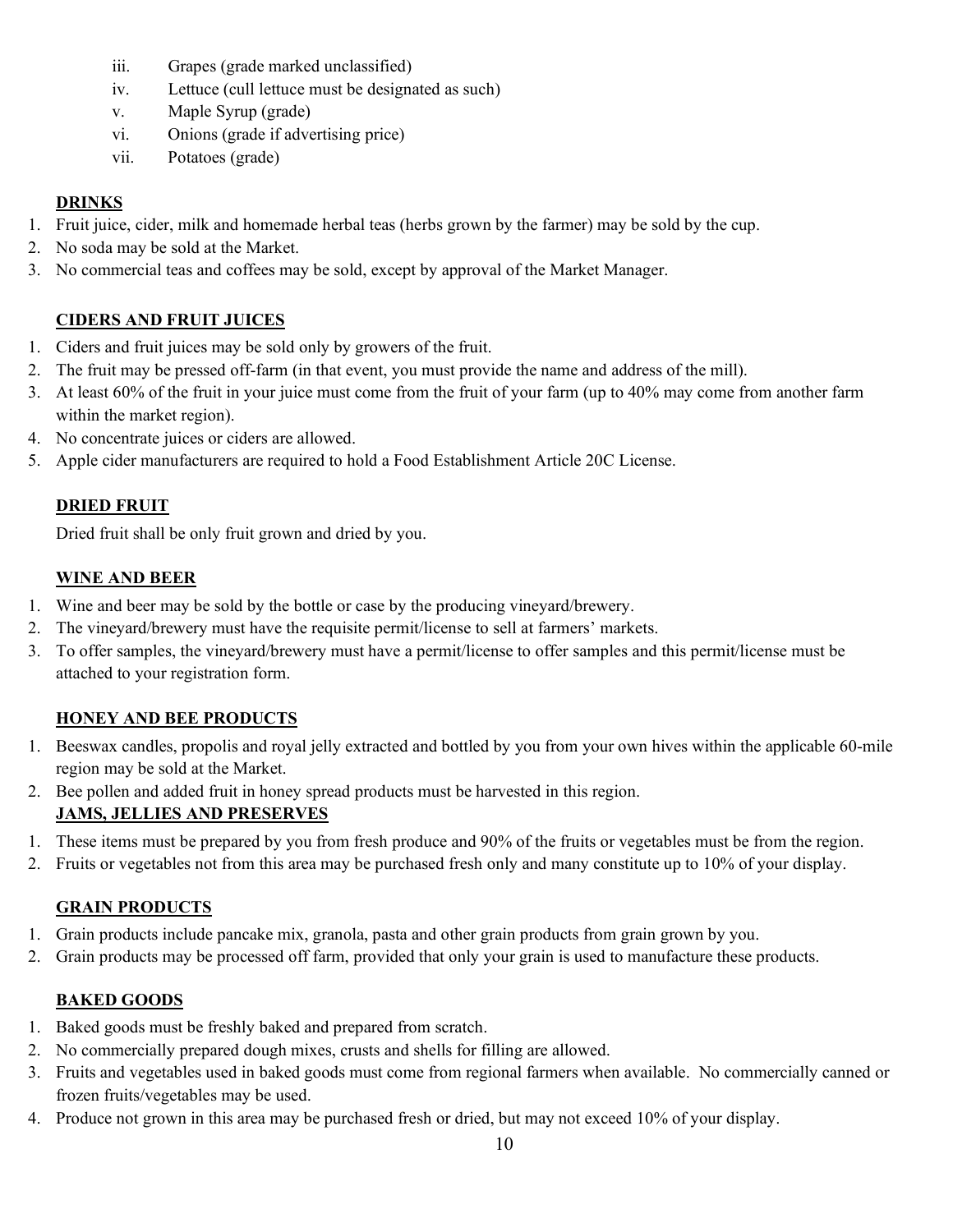- 5. Baked goods such as cookies, breads and "dry" cakes may be sold at the Market if they are protected by a covering or closed packaging.
- 6. All baked goods must be either individually prepackaged or otherwise protected by a transparent tray cover.
- 7. Items sold in closed packages must include
- The identity of the food in package form.
- The name of the manufacturer, packer or distributor.
- The place of business.
- The ingredients declaration in descending order of predominance by weight on a single panel of the label.
- The net weight or quantity of the contents.
- 8. Cream, custard, pumpkin, meat or other single-crust pies or cream or cream cheese filled baked goods may not be sold at the Market unless prepared in an approved, inspected baking facility, packaged or covered and properly refrigerated.
- 9. Refrigeration must be provided for perishables and all NYS Health Department standards must be met.

### **PROCESSED FOODS**

- 1. Home-processed foods shall mean any food processed in a private home or residence using only the ordinary kitchen facilities of that home, but shall exclude potentially hazardous foods. Commercial equipment is not considered ordinary kitchen facilities.
- 2. Processors of home-processed foods may be exempt from the licensing requirement of Article 20C, provided that the following conditions are met:
- All finished product containers are clean, sanitary and properly labeled.
- All home-processed foods produced under this exemption are neither adulterated nor misbranded.
- Glass containers for jams, jellies, marmalades and similar products are provided with suitable rigid metal covers. In order to protect public health and to minimize potential food product alteration, this exemption is restricted to bakery products (i.e. breads, rolls, cookies, brownies, fudge, etc.) for wholesale or retail agricultural venues (farms, farm stands, farmers' markets etc.), traditional fruit jams/jellies/marmalades, candy (excluding chocolate), spices/herbs and snack items such as popcorn, caramel corn and peanut brittle.

Home processors who residences contain separate segregated facilities for food processing, while not qualifying for a home-processed exemption, must hold licensing under Article 20C. Such exemptions will subject to enforcement and inspection by the NYS Department of Agriculture and Markets.

### **PLANTS AND NURSERY PRODUCTS**

- 1. These products include annuals, perennials, shrubs, trees, vegetable/fruit/flower plants and other nursery stock.
- 2. Plants sold must be well-established, with good root systems and disease/insect free.
- 3. Registration with the NYS Department of Agriculture and Markets, Division of Plant Industry, is required. Houseplants and cut flowers are excluded from this registration.
- 4. Unless specified, items must be grown, foraged and/or produced by you on your farm or in your own facility located in the region.
- 5. The following non-edible items grown by you may be sold:
- Field grown/greenhouse/cold-frame plants and flowers.
- Bedding and potted plants and flowers started by you from seed, cell pack, bulbs, cuttings, plugs or received dormant (i.e. azaleas, hydrangeas, roses).
- Large foliage plants from air layered cuttings, rooted in your facilities.
- Christmas trees.
- Wreaths, roping, arrangements and displays of fresh or dried flowers or greens.
- Vines and gourds.